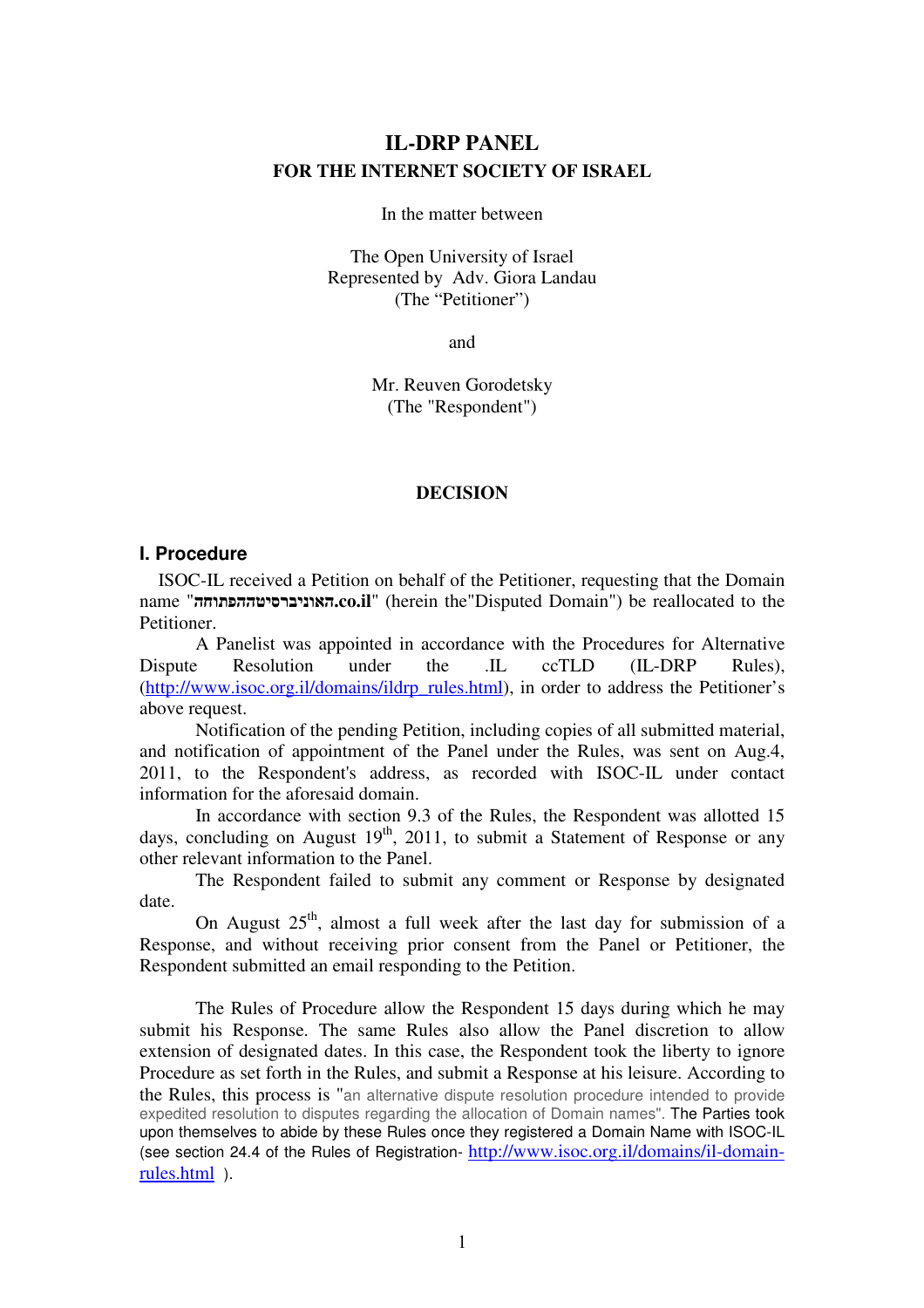In light of the above, the Panel will disregard the short Response submitted by the Respondent as described above. Let it be noted, in an aside, that the Panel briefly reviewed the contents of said submission and finds that it has no impact on the decision herein.

## **II. Factual Background**

The Respondent registered the Disputed Domain on December 30, 2010. Let it be noted that commencement of registration of Hebrew Domain names was on Dec.  $26<sup>th</sup>$ , 2010.

The Petitioner holds many domains pertaining to the Open University

On February 23, 2011, the Petitioner sent the Respondent a letter claiming the Open University's rights in the Disputed Domain and requesting that the Respondent allow IOC-IL to reassign the Disputed Domain to the Petitioner, before additional legal measures will be taken.

The Respondent in return offered to re-assign the Name for a "symbolic sum" of \$1,500. The Respondent also stated that if the Open University will not buy the Domain, he will release it, and then anyone might get hold of it – not necessarily the Petitioner, as it is difficult to get hold of names such as this.

The Petitioner responded that it will not pay excessive amounts for the Domain, but will agree to reimburse the Respondent for actual Registration costs, at a total of no more than 500 NIS.

The Respondent offered several additional proposals, which were also rejected – first for a total of \$500 (June 1st), and then a final proposal of 1,200 NIS (July  $4<sup>th</sup>$ ).

As of date of filing of this Petition, the Disputed Domain does not refer to any active web site.

### **III. The Parties' Claims**

### **A. The Petitioner**

The Petitioner claims as follows:

- 1. The Open University of Israel was founded in 1974, and recognized as an Institution for Higher Education in 1980. It holds several relevant Domain Names, both in English and in hebrew including -האוניברסיטה הפתוחה.ac.il
- 2. The Petitioner has more than 60,000 students nationwide, many branches, and thus is the largest University in Israel.
- 3. The Disputed Domain is identical to the name of the Petitioner.
- 4. The Respondent has no rights in the name and has never requested permission of the Petitioner to use it.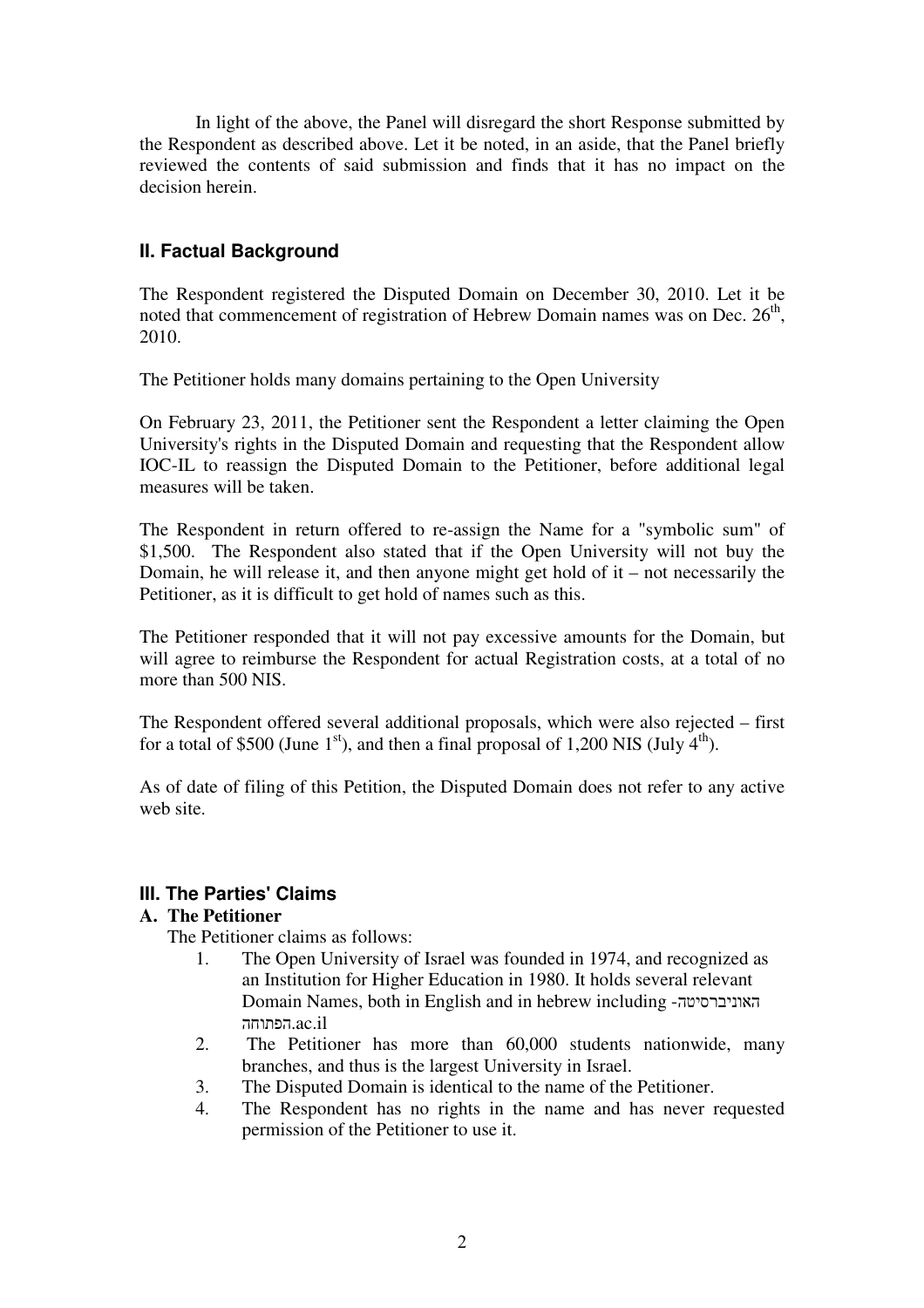- 5. The Respondent holds the name in Bad Faith, with primary intent of selling Domain to others for excessive consideration, in accordance with the description of Bad Faith under section 4 of the IL-DRP Rules.
- 6. Since the Petitioner conducts extensive activity over the internet, the Respondent hoped to gain from this on-line traffic by attracting potential users to the Disputed Domain, again constituting Bad Faith according to the Rules.

#### **B. The Respondent**

As previously discussed, the Respondent failed to submit a Response within the allotted time frame, as required by the Rules of Procedure. Therefore, any later communication provided by the Respondent is disregarded.

### **IV. Discussion**

The IL-DRP is an alternative dispute resolution procedure intended to provide expedited resolution to disputes regarding the allocation of Domain Names under the .IL ccTLD , in accordance with the Rules for Allocation of Domain Names under .IL.

According to section 3 of the IL-DRP Rules, Disputes regarding allocation of a Domain Name by a Holder may be brought by a third party ("Complainant") on the following grounds:

3.1. the Domain Name is the same or confusingly similar to a trademark, trade name, registered company name or legal entity registration ("Name") of the complainant; and

3.2. the Complainant has rights in the Name; and

3.3. the Holder has no rights in the Name; and

3.4. the application for allocation of the Domain Name was made or the Domain Name was used in bad faith.

Each of the claims above needs to be well established, in order for the Petitioner to prevail.

#### **1. Name is Same or Similar**

The Disputed Domain consists of 2 parts: the Hebrew Name, and an attached suffix.

The Hebrew Name in the Domain is הפתוחה האוניברסיטה, directly translated to "The Open University".

The Petitioner was formally recognized under the name of "The Open University" by the **Council for Higher Education**, under the Council for Higher Education Law, 5718-1958.

The Petitioner also holds the Domain הפתוחה-האוניברסיטה.ac.il.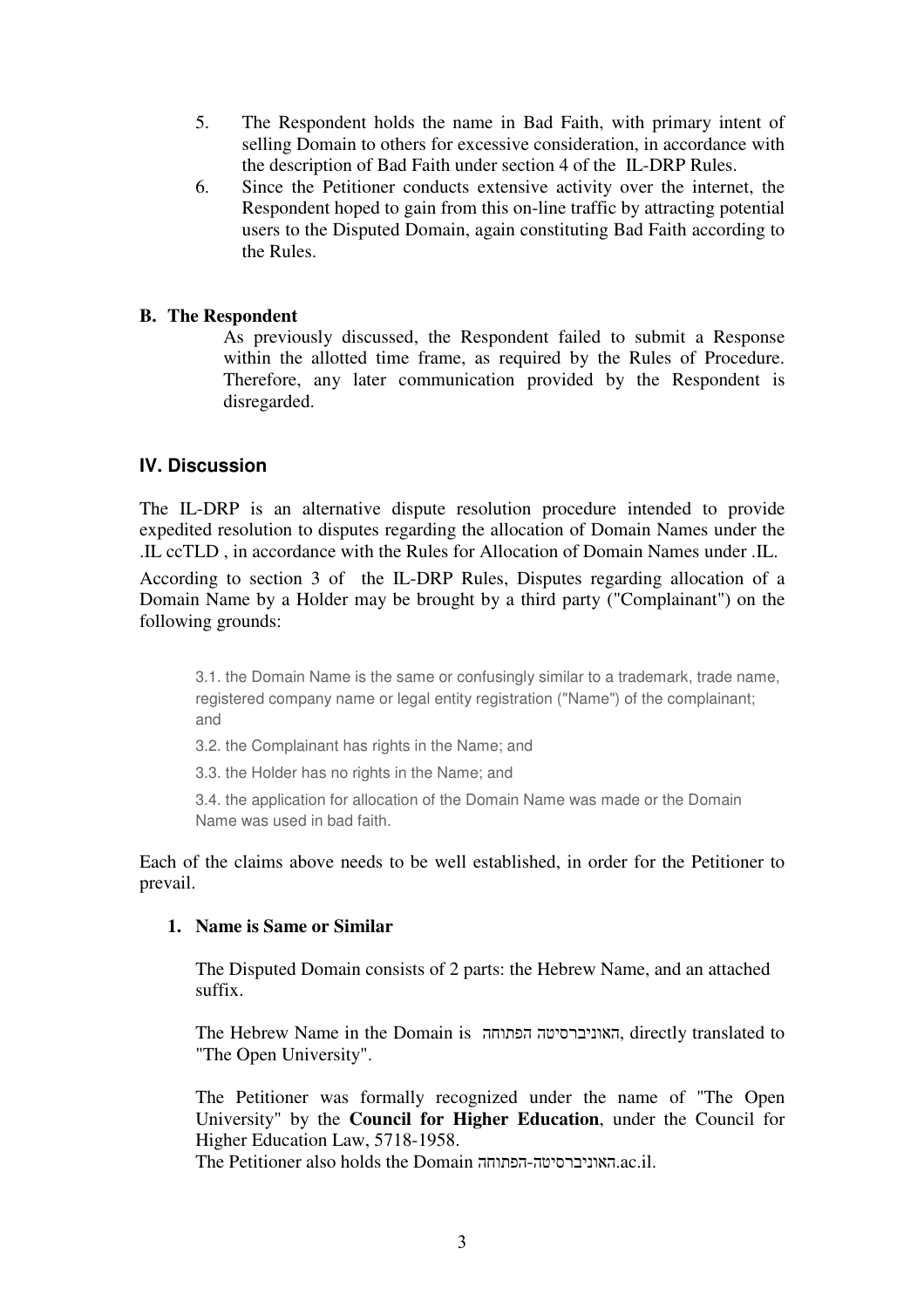In addition, under said Law, any recognized institute is also a corporation. The Open University is registered corporation, registered in the **Corporate Registry** of Israel (registration no. 510686520), under same Hebrew Name.

The Open University is well recognized by the Public. It has a tremendous amount of students and branches throughout the country. In has been operating for nearly 40 years.

It can therefore be concluded that the Open University is a "**well known trademark**", in accordance with the definition of the Trademark Ordinance - 1972.

Therefore, the Hebrew part of the Domain Name consists of a name which is identical both to the registered company name, and to the legally recognized Institution name under the Council for Higher Education, and is a well know trademark, of the Petitioner.

The disputed Domain consists of the suffix co.il.

It has been well established that the suffix is not relevant in assessing identity of terms.

Internet Domain allocation allows for distinction between commercial entities (concluding with .co.il) and academic ones (concluding with .ac.il). However, the public is not always savvy of this distinction, and will often look up a certain entity according to it's recognized Name, with any possibly suffix.

In a similar case, WIPO discussed the resemblance between the disputed name "uwindsor.com" and the name "uwindsor.ca", held by the University of Windsor. The panel found that:

 "The disputed domain name includes the word term "uwindsor" which is identical to the domain name used by the Complainant and includes the trademark owned by the Complainant. The disputed domain name reflects the name of the Complainant since the letter "u" is used for universities and "uwindsor" is the abbreviated name of the Complainant and its registered trademark.

The addition of the generic top level domain ".com" which is the only part of the disputed domain name that is different from the domain name of the Complainant and of its trademark does not constitute a differentiating element. Top level domains do not constitute distinctive elements and hence do not eliminate the possibility of confusion. "Since it is clear that the "dot.com" element of a domain name is to be ignored for the purpose of assessing similarity..." See Skipton Building Society v. Peter Colman, WIPO Case No. D2000-1217." (The University of Windsor v. Modern Empire Internet Limited, WIPO Case No. D2006-1238)

Thus, the Panel finds that the first requirement, that the Domain be confusingly similar to the Trademark or Registered Name of the Petitioner, is fulfilled.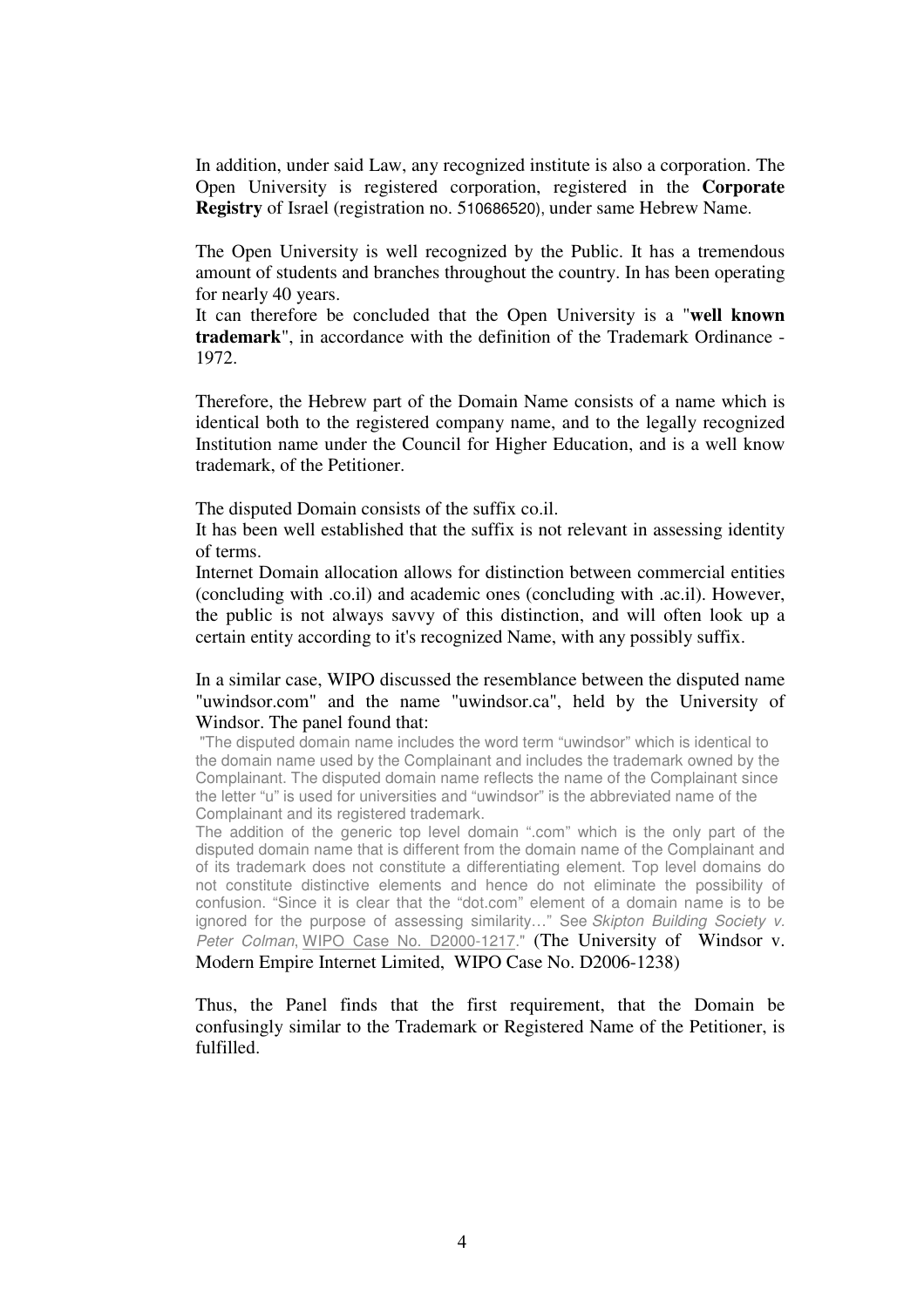## **2. Complainant has Rights in Name**

- The Petitioner provided a copy of the Certificate of Recognition by the Council for Higher Education, recognizing that The Open University is a recognized Institution, as of 1980.
- The public clearly identifies the term "The Open University" with the Petitioner. The Petitioner has 60,000 students and branches across the country. The Term has become a well known Trademark, according to the Trademark Ordinance – 1972, associated with the Open University of Israel.
- The Petitioner is a registered in the Corporate Registry as "The Open האוניברסיטה הפתוחה – "University
- The Petitioner holds several additional Domain Names, including  $\leq$ האוניברסיטה-הפתוחה.

From all of the above it is evident that the term הפתוחה האוניברסיטה is strongly affiliated with the Petitioner.

## **3. Holder has no Rights in Name**

.

- Holder is a private citizen. He has established no connection whatsoever to the term Open University.
- Since purchasing the Domain on Dec.  $30<sup>th</sup>$ , Holder has not used it and to this date there is no active website connected with the Disputed Domain.
- The term "הפתוחה האוניבריסטה "does not refer to universities in general. It includes a definite article, "The", referring to a specific Open University. Even were the Holder to claim providing services regarding universities, it is to be clarified that the Disputed Domain does not refer to open universities in general, but is specific to "**The** Open University" (
האוניבריטה<sub></sub>הפתוחה), which is identified directly with the Petitioner.
- As evident from his response to the petitioner's letter the Holder has no interest in the Name, and will willingly sell it, provided he receives sufficient consideration
- The Holder has neither requested nor received permission from the Open University of Israel to use the Name.

Therefore, the Holder has no established Rights in the Disputed Domain.

### **4. Registration in Bad Faith**

Section 4 of the Rules sets out various circumstances which, if present, will constitute evidence of the allocation or use of a domain in bad faith.

The following assumptions, pertaining in particular to the Registration or holding of a Domain Name, are applicable to the case hand, as follows: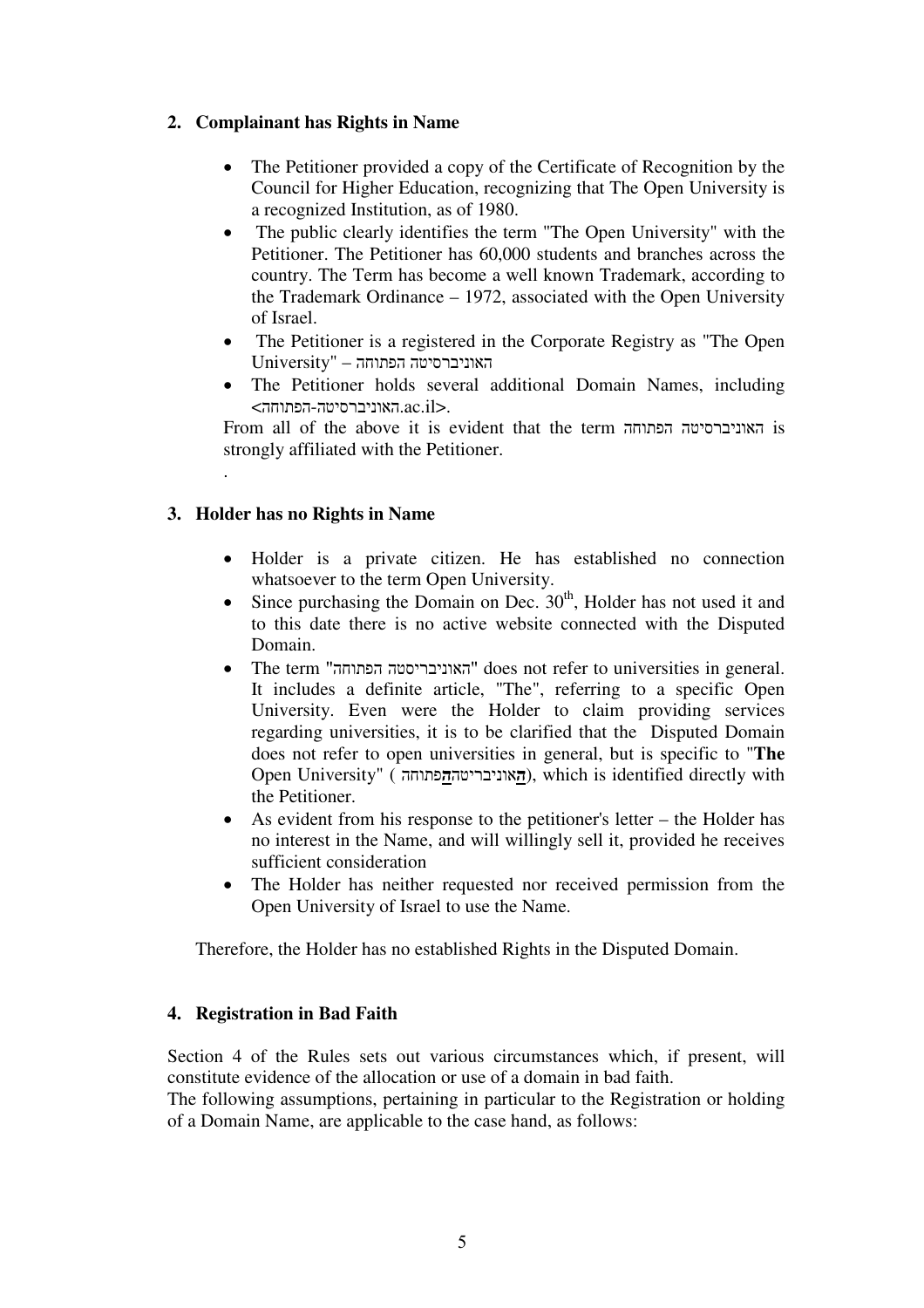"4.1. For the purposes of Paragraph 3.4 above, the following circumstances, in particular but without limitation, if found to be present, shall be evidence of the allocation or use of a domain name in bad faith:

"c. circumstances indicating that the Holder has requested allocation or holds the Domain Name primarily for the purpose of selling, renting, or otherwise transferring the Domain Name allocation to the complainant who is the owner of the trademark or service mark or to a competitor of that Complainant, for valuable consideration in excess of documented out-of-pocket costs directly related to the domain name; or

d. the Holder has requested allocation of the domain name in order to prevent the owner of the trademark or service mark from reflecting the mark in a corresponding domain name, provided that there is evidence of having engaged in a pattern of such conduct;… "

The respondent registered the Domain on Dec.  $30<sup>th</sup>$ , 2010, immediately after ISOC-IL opened registration for Hebrew Domain Names (on Dec.  $26<sup>th</sup>$ , 2010).

When approached by the Petitioner in February 2011, the Respondent did not claim to have any interest in the Domain. He had not put the site to use. His sole response was that he will be willing to relinquish the Domain for a "symbolic" sum of \$1,500. The Respondent also stated in his reply that in the event that the Petitioner has no interest in the name, the Respondent will release it so that it will become available to others, not necessarily the Petitioner.

Such behavior is clearly indicative of the Respondent's intent in Registering the Domain "primarily for the of selling, renting, or otherwise transferring the Domain Name allocation to the complainant who is the owner of the trademark or service mark or to a competitor of that Complainant, for valuable consideration in excess of documented out-of-pocket costs directly related to the domain name", as expressed in sub-section 4(d) of the Rules above. He himself shows no interest whatsoever in maintaining the Domain.

In addition let it be noted that the Respondent also holds the Domain אוניברסיטתתלאביב.co.il, registered on the same date as the Disputed Domain. This domain, as well, has not been used and there is no active web site related to it. Such behavior is typical of serial name holders, "cybersquatters", whose sole interest is to take advantage of a window of opportunity - in this case the introduction of Hebrew Domain Registration – and gain hold of various well known names, in order to transfer them later to their rightful owners, at a profitable, and sometimes outrageous fee.

Such behavior was seen often earlier on in the history of Domain registration under ISOC-IL, and has subsided over the years, only to pick up again recently, with the addition of a new format of Domains using Hebrew characters. This cybersquatting wave, as the previous one, is not acceptable, attempts to undermine the Rules of Registration, and encourages unfair use of the Internet – and must therefore be abrogated.

Furthermore, the concept behind allowing use of Hebrew characters in Domain Names, as stated on ISOC-IL's FAQ sheet, is that " The Hebrew Domain Names are an expansion of the Israeli name space. Internationalized Domain Names expand Internet